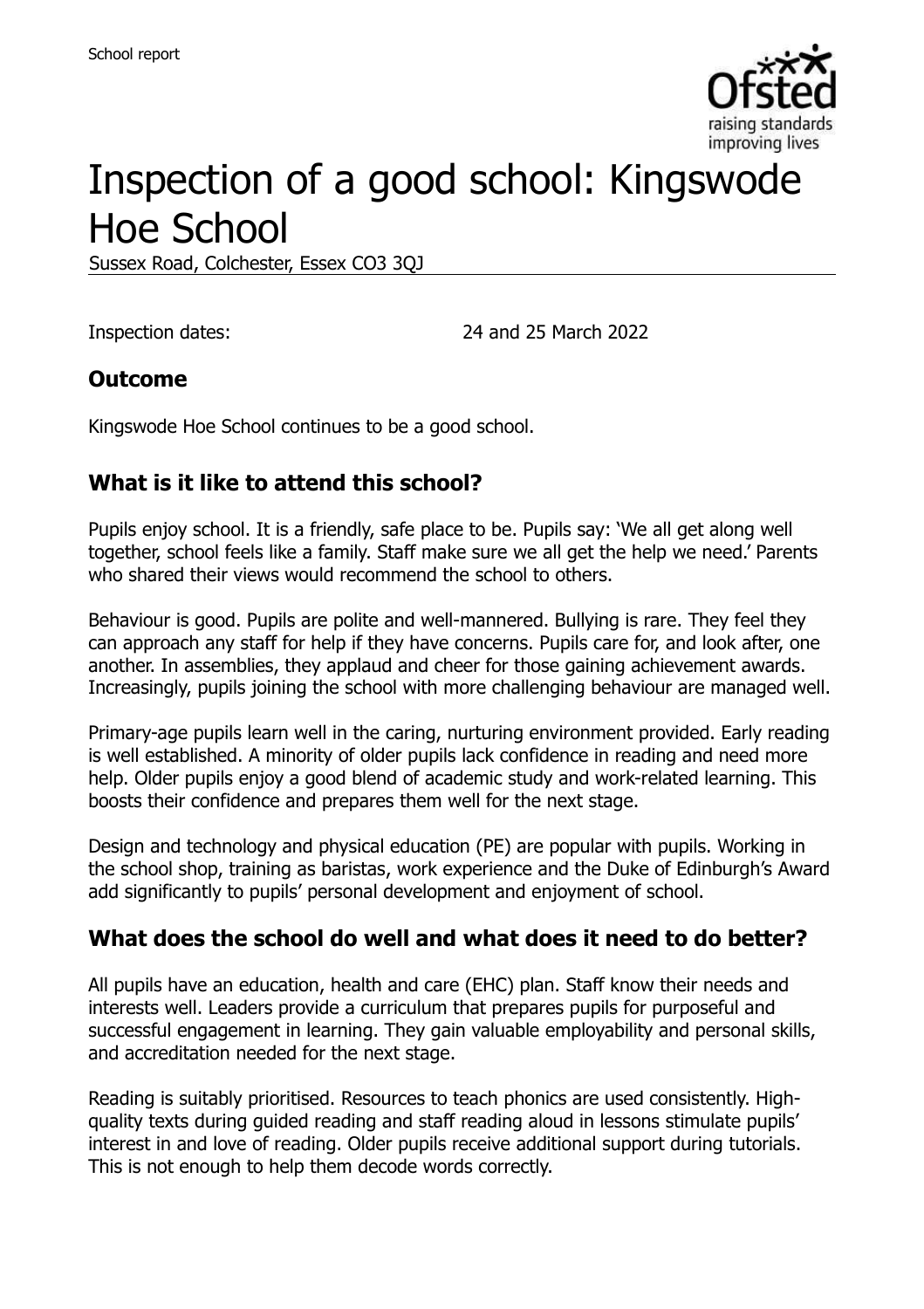

The school is calm and orderly. Behaviour records and pupils' views confirm that bullying happens rarely. Very few pupils are excluded. At times, a small minority of pupils can display challenging behaviour. 'The Pod' and 'The Snug' provide space for them to calm down and reflect on their behaviour. Not all staff understand the causes of this behaviour or how to manage it effectively.

Primary-age pupils benefit from good care and support in a nurturing environment. Staff use a good range of teaching resources. They are adept at balancing teacher-led learning in small groups with opportunities for pupils to play and learn independently. During lessons, pupils have regular access to outside areas for learning. They make good use of the school grounds and play equipment.

Pupils joining key stage 3 are tested to gauge what they have learned previously, and to identify areas where they need further help. Learning is organised in short, meaningful bursts to retain their interest and engagement. Pupils make progress from working alongside adults and learning by themselves.

Older pupils study a broad range of subjects and gain essential employability skills. Sports leadership lessons give pupils the confidence to coach physical activity to others. Work experience at a nearby farm and a local supermarket helps to teach pupils about the expectations of the workplace. In school, they learn how to deal with customers, prepare and serve drinks and clean up afterwards. Pupils talked enthusiastically about working with other schools to recycle plastics. In the school shop, pupils learn retail skills, how to manage budgets and market goods online. They manage accounts of the credits pupils accrue each week and oversee what they choose to spend their credits on in the school shop.

The curriculum is enhanced through a Friday afternoon programme of enrichment. Pupils choose to cook, sing and dance, draw and paint, play games, work on computers or join in football coaching. These activities are popular and highly valued by pupils.

In discussion with the headteacher, the inspectors agreed that extending phonics teaching to older pupils who need it and providing further training for staff in managing the most challenging behaviour may usefully serve as a focus for the next inspection.

# **Safeguarding**

The arrangements for safeguarding are effective.

All of the necessary checks are made when appointing adults to work with children. Systematic procedures are in place for staff to raise safeguarding concerns and enable leaders to check that they are followed up properly. Senior leaders and all staff are suitably trained in safeguarding. Links with a range of local agencies involved in protecting pupils from harm are firmly established. Pupils are taught how to keep themselves safe, including when online.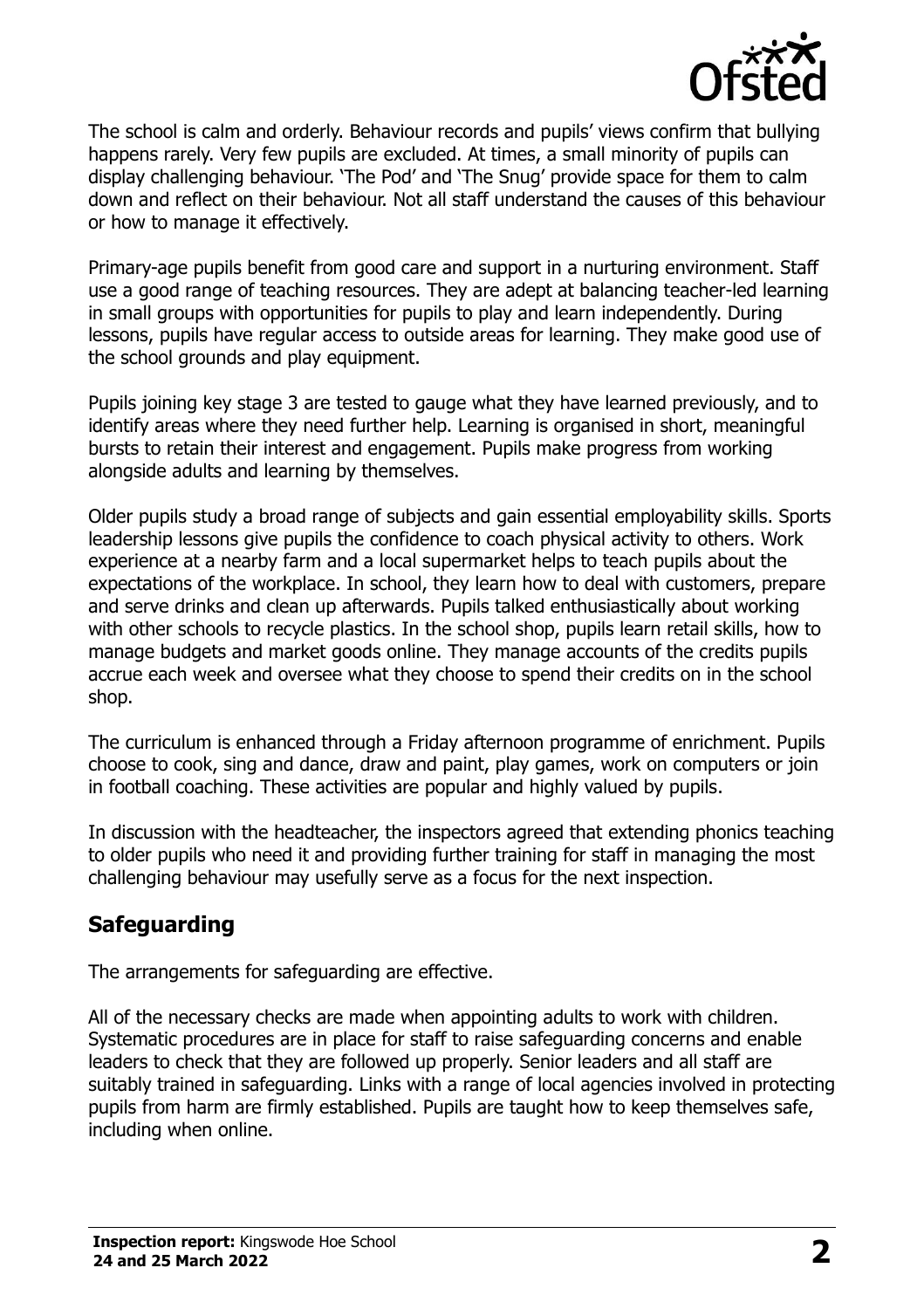

# **What does the school need to do to improve?**

# **(Information for the school and appropriate authority)**

- A minority of older pupils do not see themselves as readers. They lack confidence and need more help. Some additional support is provided during tutorials, including teaching them phonics systematically. This is not enough to help them to regularly decode words correctly. Leaders have recruited new staff to help develop a wholeschool strategy to improve this. Leaders should continue this work so that pupils can catch up and become fluent readers.
- Not all staff and parents understand the reasons for the challenging behaviour displayed by a small minority of pupils with social, emotional and mental health needs. Not all staff have been fully trained in managing this type of behaviour. Leaders are aware of this. They have begun to raise awareness about why this behaviour happens, and how to deal with it effectively. This staff training should be continued.

#### **Background**

When we have judged a school to be good, we will then normally go into the school about once every four years to confirm that the school remains good. This is called a section 8 inspection of a good or outstanding school, because it is carried out under section 8 of the Education Act 2005. We do not give graded judgements on a section 8 inspection. However, if we find evidence that a school would now receive a higher or lower grade, then the next inspection will be a section 5 inspection. Usually this is within one to two years of the date of the section 8 inspection. If we have serious concerns about safeguarding, behaviour or the quality of education, we will deem the section 8 inspection as a section 5 inspection immediately.

This is the first section 8 inspection since we judged the school to be good in September 2014.

#### **How can I feed back my views?**

You can use [Ofsted Parent View](https://parentview.ofsted.gov.uk/) to give Ofsted your opinion on your child's school, or to find out what other parents and carers think. We use information from Ofsted Parent View when deciding which schools to inspect, when to inspect them and as part of their inspection.

The Department for Education has further quidance on how to complain about a school.

If you are the school and you are not happy with the inspection or the report, you can [complain to Ofsted.](https://www.gov.uk/complain-ofsted-report)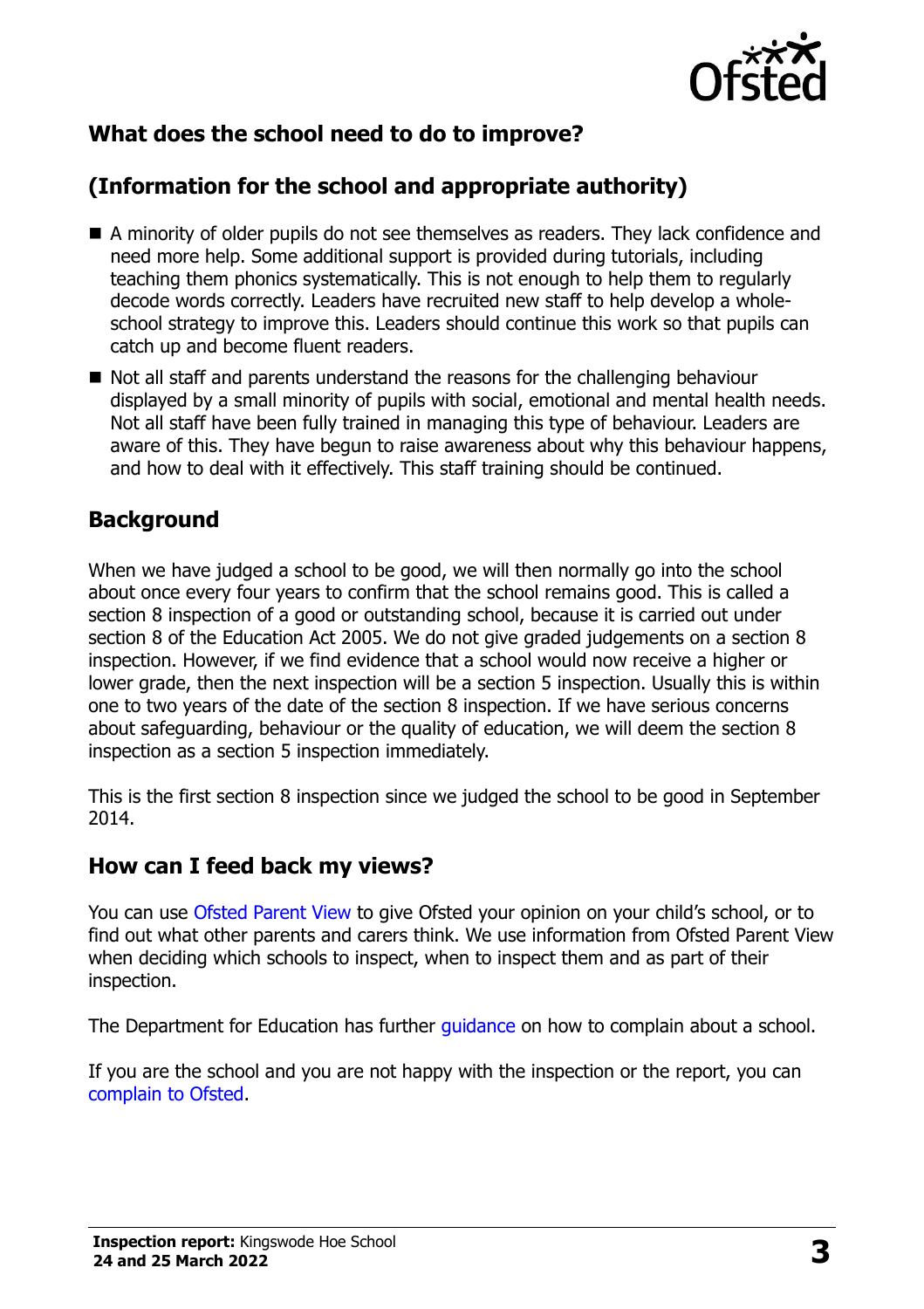

# **Further information**

You can search for [published performance information](http://www.compare-school-performance.service.gov.uk/) about the school.

In the report, '[disadvantaged pupils](http://www.gov.uk/guidance/pupil-premium-information-for-schools-and-alternative-provision-settings)' refers to those pupils who attract government pupil premium funding: pupils claiming free school meals at any point in the last six years and pupils in care or who left care through adoption or another formal route.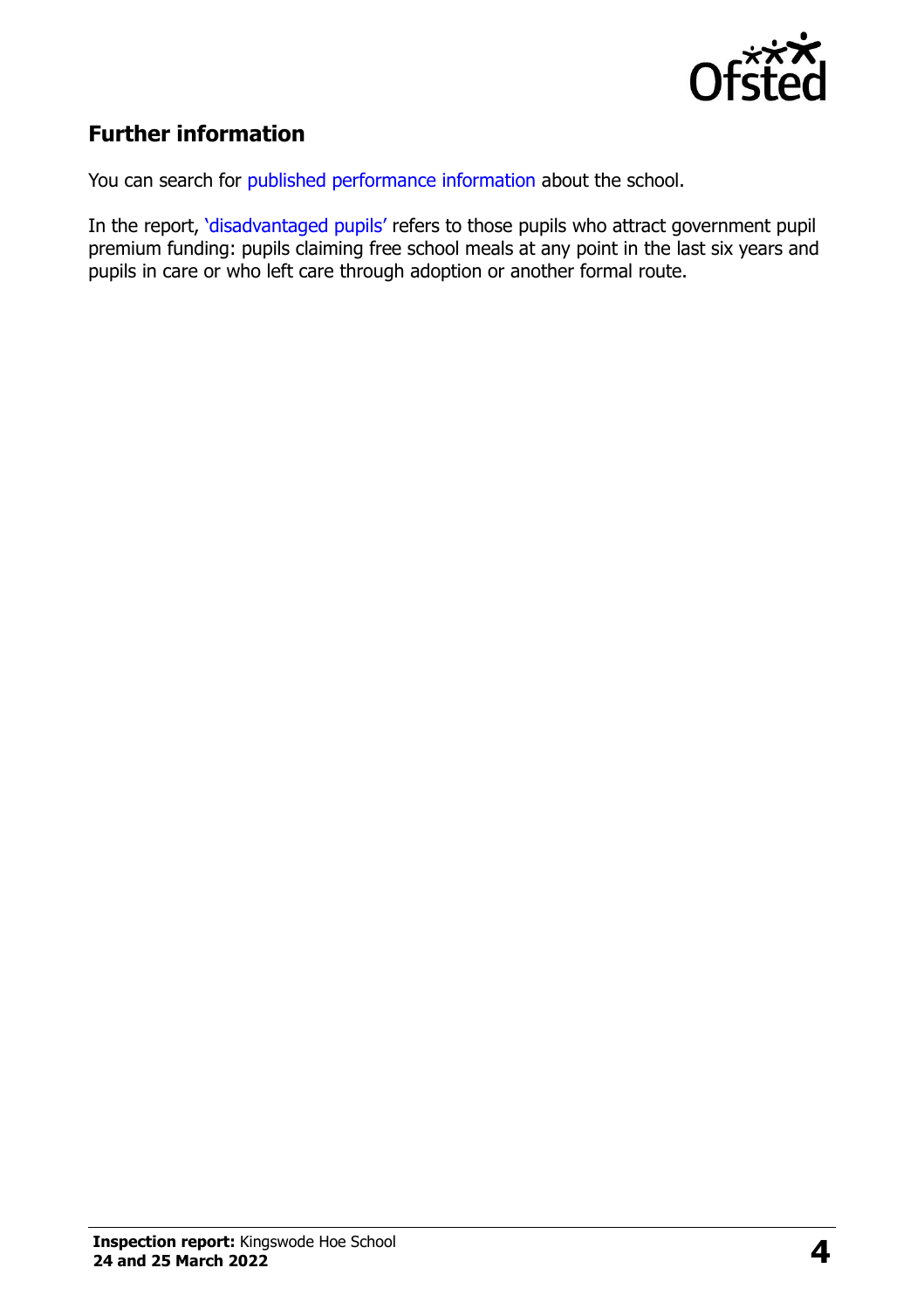

## **School details**

| Unique reference number             | 144897                    |
|-------------------------------------|---------------------------|
| <b>Local authority</b>              | <b>Essex</b>              |
| <b>Inspection number</b>            | 10212036                  |
| <b>Type of school</b>               | Special                   |
| <b>School category</b>              | Academy special converter |
| Age range of pupils                 | 5 to 16                   |
| <b>Gender of pupils</b>             | Mixed                     |
| Number of pupils on the school roll | 153                       |
| <b>Appropriate authority</b>        | The governing body        |
| <b>Chair of governing body</b>      | <b>Ruth Sturdy</b>        |
| <b>Headteacher</b>                  | Alice Constantine         |
| Website                             | www.kingswodehoe.com      |
| <b>Dates of previous inspection</b> | 11 and 12 September 2014  |

# **Information about this school**

- The school caters for pupils with moderate learning difficulties and additional, complex learning needs, including autism, speech and language difficulties and social, emotional and mental health needs.
- All pupils have an EHC plan.
- The proportion of disadvantaged pupils eligible for the pupil premium is above average.
- Most pupils are White British. Very few are from minority ethnic backgrounds.
- Significant changes have taken place since the previous inspection in 2014. The school has grown in size. A new headteacher now leads the school. It converted to an academy in 2017 and is part of the SEAX Trust.
- The school makes use of the following alternative, off-site provision: Rallysport Engineering, Essex.

# **Information about this inspection**

■ This was the first routine inspection the school received since the COVID-19 pandemic began. Inspectors discussed the impact of the pandemic with leaders and have taken that into account in their evaluation of the school.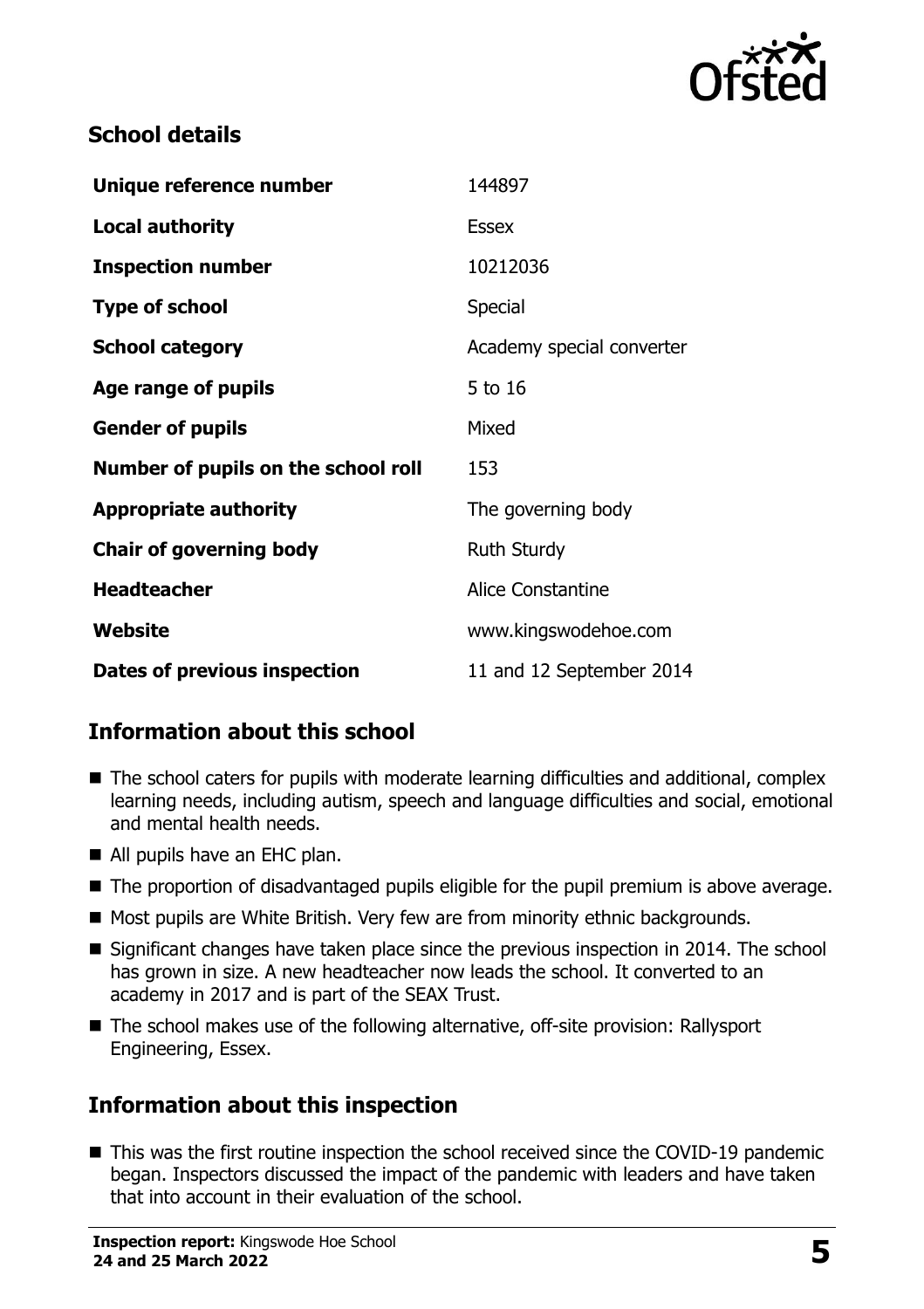

- Inspectors met with the headteacher and other senior leaders, a range of middle leaders and support staff, a group of pupils and two members of the Seax Trust, including its chief executive officer.
- An inspector held a telephone conversation with a representative of Essex local authority.
- Inspectors carried out deep dives into reading, mathematics, design and technology and PE. This included discussions with leaders, scrutiny of planning documents, visits to lessons, meetings with selected pupils and staff and scrutiny of pupils' work.
- Inspectors scrutinised the school's single central record and met with the designated leader for safeguarding.
- Inspectors considered 23 responses to Ofsted's questionnaire for parents, Ofsted Parent View, and 23 free texts from parents. They also considered 37 responses to Ofsted's survey of staff. Ofsted's survey of pupils' views was not used.

#### **Inspection team**

John Mitcheson, lead inspector **Her Majesty's Inspector** 

Wendy Varney New York Christian Majesty's Inspector